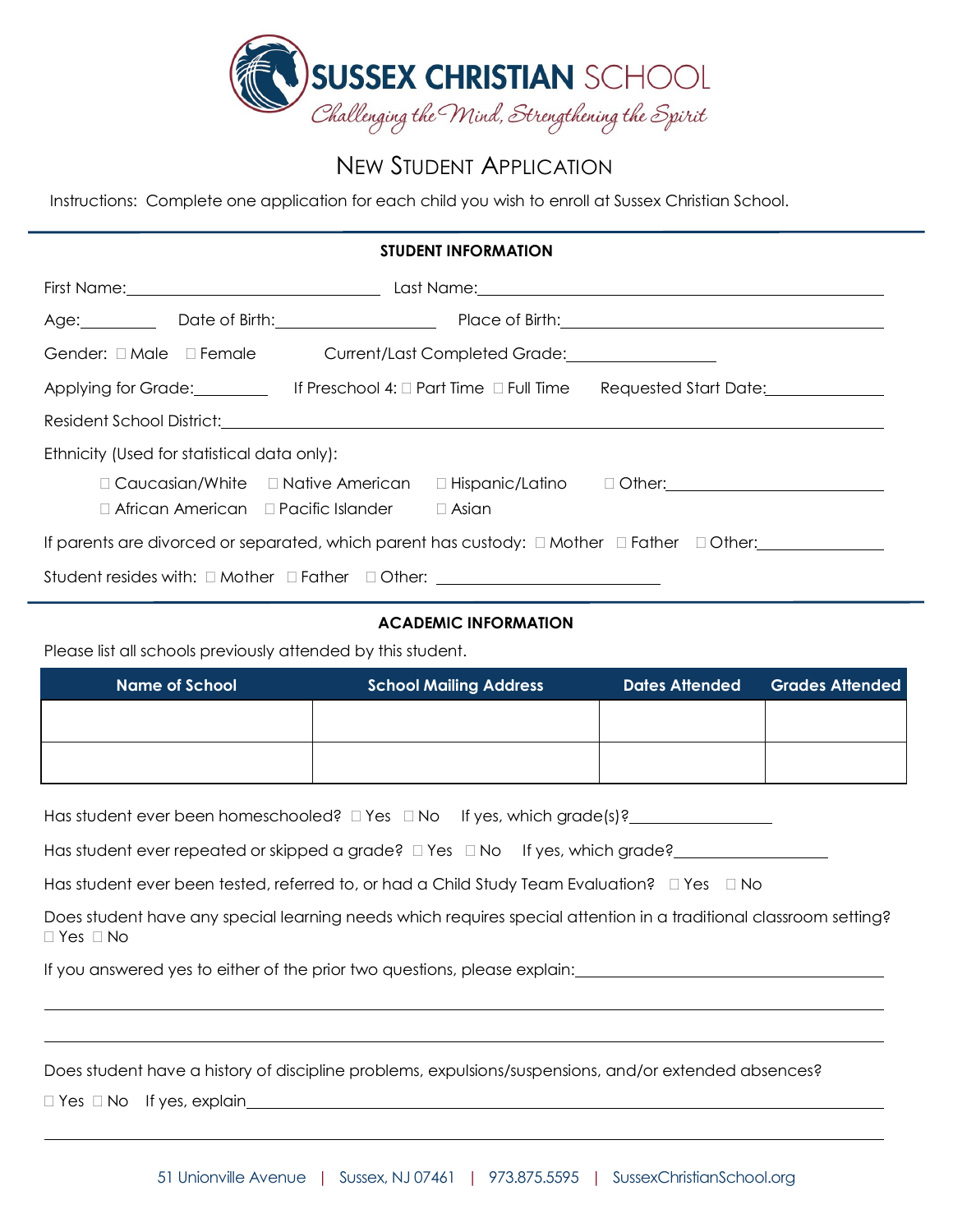## **MEDICAL INFORMATION**

| Does student have medical needs that need to be addressed in the classroom (i.e., hearing, vision, speech,<br>physical)?<br>$\Box$ Yes $\Box$ No If yes, please explain: |  |  |  |  |
|--------------------------------------------------------------------------------------------------------------------------------------------------------------------------|--|--|--|--|
|                                                                                                                                                                          |  |  |  |  |
| Does student have any allergies: $\square$ Yes $\square$ No If yes, please explain:                                                                                      |  |  |  |  |
|                                                                                                                                                                          |  |  |  |  |
| Does student take any medications on a regular basis? $\Box$ Yes $\Box$ No If yes, please explain:                                                                       |  |  |  |  |
|                                                                                                                                                                          |  |  |  |  |
| <b>STUDENT PROFILE</b>                                                                                                                                                   |  |  |  |  |
| How do you best describe this student:                                                                                                                                   |  |  |  |  |
|                                                                                                                                                                          |  |  |  |  |
|                                                                                                                                                                          |  |  |  |  |
| What interests does this student have, including extra-curricular?                                                                                                       |  |  |  |  |
|                                                                                                                                                                          |  |  |  |  |
| STUDENT ESSAY REQUEST                                                                                                                                                    |  |  |  |  |
| If student is applying for enrollment in grades 5 through 8, please have him/her write a brief essay below on on why                                                     |  |  |  |  |

he/she wishes to attend a Christian school: (Attach separate paper if needed.)